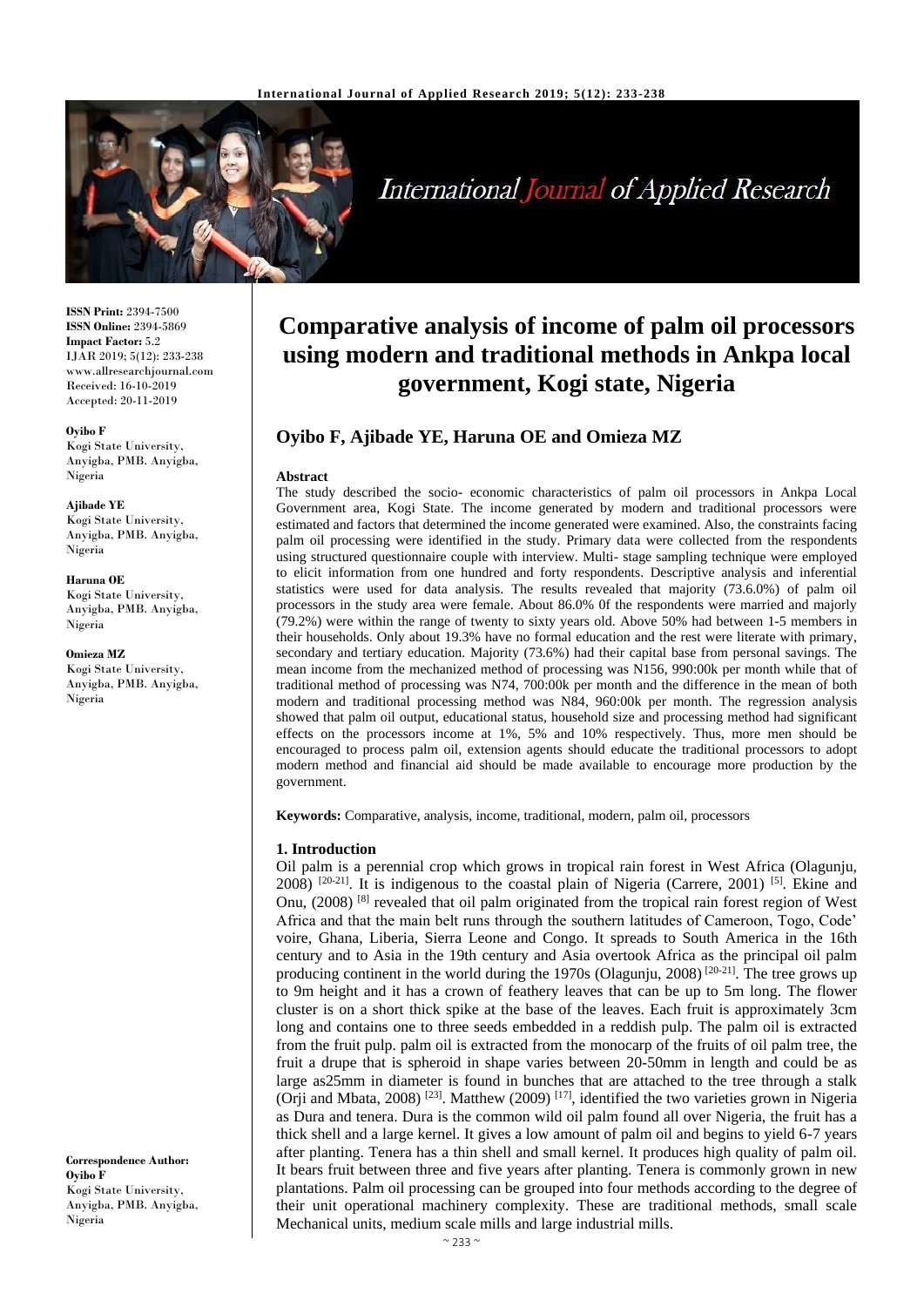(Ataga, Ilechie and Omoti, 1993; FAO, 2004)<sup>[4, 10]</sup>. Processing procedures include sterilization of bunches, stripping the fruits from bunches, milling, pressing (use of hydraulic in large mills and use of foots in traditional method), clarification and storage. Oil palm fruits can be processed into two distinct oils; palm oil from the mesocarp and palm kernel oil from the kernel. Notable products gotten from fresh fruits bunches of oil palm includes palm kernel, palm wine, brooms, palm kernel oil, palm oil, storage baskets and climbing ropes. The bulk of palm oil that is produced goes into food applications therefore its nutritional prospects have been extensively studied (Ibekwe, 2008)<sup>[12]</sup>. Palm fruits is naturally reddish in colour due to the present of high beta carotene content (Poku, 2002) [24]. Palm oil is one of the few highly saturated vegetable fats and it is semisolid at room temperature. Palm kernel oil is different from palm oil in terms of its fatty acid composition. The increasing demand for palm oil as a result of increased population and income growth, relative to the low productivity of the oil palm sector, has made Nigeria to become a net importer of palm oil (Olagunju, 2008) [20-21]. At the same time, the rapid devaluation of the nature combined with high transportation costs from ports to internal market put imported oil in a competitively disadvantaged position. Palm oil is currently the second largest traded edible oil and accounts for one quarter of the world fats and oil supply, (Ibekwe, 2008)<sup>[12]</sup>. In the 1960s before oil became the dominant income earner for Nigeria, palm oil from the south eastern region of Nigeria was one of the tripods on which the economy of Nigeria stood (Adetola, 2015). Nigeria became a net importer of palm oil even from Malaysia that took the seedlings from her after the discovery of crude oil and the role of agriculture as a whole and palm oil in particular dwindled. Palm oil is a common cooking ingredient in the tropical belt of Africa, Southeast Asia and parts of Brazil. It is used in commercial food industry, in other parts of the world, because of its lower cost and high oxidative stability (Matthaus, 2007)<sup>[16]</sup>. Apart from this dietary role, it is also largely used industrially especially in soap making, margarine, candles, fuel for internal combustion engines and greases and lubricants (Armstrong, 1998) <sup>[3]</sup>. Palm oil processing creates employment opportunity in terms of palm fruits value addition (Rebecca and Divine, 2017)  $^{[25]}$ . In their study palm fruits processors employed average number of eight people for processing one tonne of palm fruits with the assistance of some household members. In Nigeria, Enugu, Imo, Ondo, Edo, Cross river, Delta, Akwa ibom, Ekiti, Bayelsa, Rivers, Anambra, Oyo, Abia, Edo, Ogun, and Kogi States are the major palm oil producers. According to Carrere (2010)<sup>[6]</sup>, oil palm plantations in Nigeria ranges from 169,000 hectares to 360,000 hectares. The oil palm provides one of the leading vegetable oils produced globally, accounting for one-quarter of global consumption and approximately 60 percent of international trade in vegetable oils (World Bank, 2010). Palm oil marketing is concerned with all stages of operation that aid movement of the produce from the producer to the final consumer which include assemblage, storage, transportation, grading and financing (Ezealaji, 2012). Inputs cost, labour cost, transportation cost, processing cost, etc. determine the price of palm oil. Orji (2006) [22] , reported that mechanized palm oil mills is capital intensive and this may be one of the reasons why very few mechanized palm oil mills exist in Nigeria. Until the early

years of the twentieth century, palm oil was produced only by traditional method by which loose fruits were collected from the ground or a few bunches were cut from the tree. Furthermore, Aghaino (2010) emphasized that the motivation for individual participation in the processing of palm oil in pre-colonial period stemmed from the individuals' view of what he or she stands to gain from the exercise, Due to its economic value, palm oil processing is considered as a traditional source of revenue for people. Gunn  $(2014)$ <sup>[11]</sup> opined that processors who were using a traditional method of palm oil processing prior to their adoption of the recommended technologies affirmed that their output increased considerably after they adopted the recommended technologies. The study equally noted that with traditional method of processing, it will not be possible for an individual processor to process the same quality of palm oil as with those that adopt recommended technologies. It has been observed that processing activities is dominated by traditional method in the study area, thus, it is necessary to compare the revenues of the processors using traditional and modern methods of processing of oil palm fruits in Ankpa local government area Kogi State, Nigeria. The study focuses on comparative analysis of income of palm oil processors who use traditional and modern method of processing respectively. The socio-economic characteristics of respondents were described, the income of both traditional and modern processors were compared and the determinant of their incomes were identified.

#### **2. Methodology**

The research was carried out in Anpka Local Government Area (LGA) of Kogi State, Nigeria. It coordinates are: 7° 22' 0" North, 7° 38' 0" East. It has an area of 1200km<sup>2</sup> and a population of about 267,353 at the 2006 census. Ankpa LGA falls within the eastern senatorial district of Kogi State with Bassa, Dekina, Ibaji, Idah, Igalamela-Odolu, Ofu, Olamaboro and Omala LGA. Ankpa LGA also forms a federal constituency together with Omala and Olamaboro LGAs. The is bounded to the north by Omala LGA, to the east by Benue State, to the south by Olamaboro LGA, and to the west by Ofu and Dekina LGAs. Ankpa LGA has thirteen wards and is inhabited mainly by the Igala speaking tribes and other tribes such as Igbos, Yoruba, Ebiras, Bassa, Hausas and Idoma. Ankpa LGA is known for the cultivation of a number of crops which include yam, cassava, okra, cocoyam and sweet potato, beans, maize, guinea-corn, and oil palm. The area is rich in mineral resources and coal is the most common. Commerce is also a lucrative economic enterprise in Ankpa with markets such as the Enjema and the Ikebe central markets which usually attract hundreds of customers. Ankpa experiences extreme seasonal variation in monthly rainfall. The raining season lasts for nine months, from February 21 to November 22. The hot season lasts for two and half months*,* from February to April*,* with an average daily high temperature above 87°F*.* The cool season lasts for four months*,* from June to October*.* A multistage sampling method was used. In the first stage seven wards were randomly selected from the study area. In stage two, one community each was randomly selected from the seven wards making a total of seven communities. Thirdly, one hundred (100) modern and forty (40) traditional palm oil processors were randomly selected across the seven communities based on their population making a total of one hundred and forty (140) respondents. Primary data were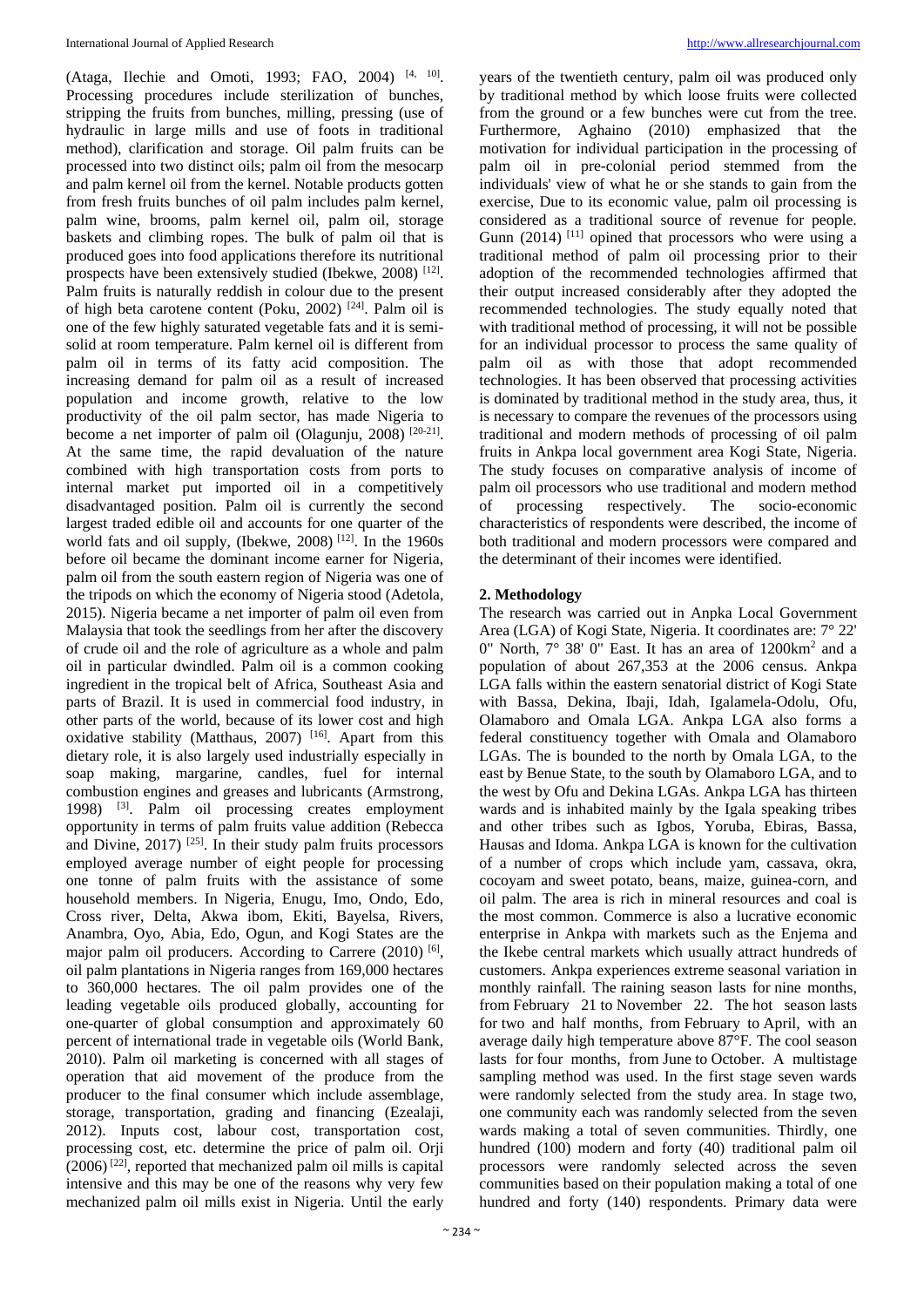used for this study and the data were collected using a wellstructured questionnaire coupled with personal interview. The information collected include: socio-economic characteristics of palm oil processors, effect of the socioeconomic characteristics on household income of processors, income of modern and traditional processing in the area. Descriptive and inferential statistics were used to analysis the data in order to achieve the objectives of the study. Objective one was achieved by descriptive statistics such as mean, mode, and frequency distribution. Objective two was achieved using gross margin analysis, and objective three was analyzed using multiple regression.

#### **2.1 Model specification Gross margin**

 $GM = GI - TVC$ 

Where, GM=Gross margin (N/annum) GI=Gross income (₦/annum) TVC=Total variable cost (₦/annum)

#### **2.2 Ordinary least square (OLS) multiple regression model**

 $Y = a+b_1x_1+b_2x_2+b_3x_3+b_4x_4+b_5x_5+b_6x_6+b_7x_7+e_7x_7$ 

Where;

 $Y = Average$  Revenue (naira)  $X1 = Age$  of the farmer (years)  $X2$  = Family size (number)  $X3 =$  Level of education (years)  $X4 = Years$  of experience (years)  $X5 =$  Palm oil output (litre)  $X6 =$  Sex (male/ female)  $X7 =$  Processing method (modern =1, traditional = 0)  $e = Error$  term (which is assumed to have zero mean and constant).  $a = constant term$  $b_1$ .  $b_7$  = Coefficients of the variables

### **3. Results and Discussion**

#### **3.1 Socio-economic characteristics of respondents**

Table 1 revealed the socioeconomic characteristics of the respondents. The results showed that female (73.6%) dominated palm oil processing in the study area while

26.4% were male. This could be attributed to the nature of work done during palm oil processing such as cooking palm fruits, manual fibre separation, washing of equipment and containers, cooking of crude oil for clarification, packing of oil fibre and nuts, which are socially regarded as female responsibility in our society. This is in line with the findings of Ibitoye and Onje  $(2013)$  <sup>[14]</sup> who reported that more female (88%) were found in palm oil processing than males (12%). However, Emokaro (2014)<sup>[9]</sup> had a contrary findings in Ovia and Ikpoba-okah of Edo State where the majority (81.7%) of palm oil processors were male and few (18.3%) were female. The result showed that 43.57% of the respondents were in their active age of 41-60 years with the mean age of 47 years. The implies that the respondents were able to carry out the tedious activities involved in palm oil processing which is in line with the findings of Okolo *et al.*   $(2015)$  <sup>[19]</sup>. Majority of the respondents  $(85.7%)$  were married and others were either single, divorce or widowed. Thus, they were responsible and able to make ends meet in order to care for their children. This is in consonant with the findings of Ibitoye  $(2014)$  <sup>[13]</sup>, who stated that majority of palm oil sellers were married (88.8%). The result revealed that the study area had major household size of 1-5 (51.08%), and 6-10 at 33.8%, and above 10 members at 15.11% with mean household size was 6. This result agrees with the findings of Agwu (2006), who opined that majority of the oil palm processors have a household size ranging from 5 - 9 persons with an average household size of s person. It was discovered that 19.3% of the respondents had no formal education, 32.9% had primary education, 27.9% had secondary education and 20.0% of the respondents had tertiary education. The study is supported by the findings of Adaigo and Nwadiolu (2018)<sup>[1]</sup>. They reported that 60% of the oil palm fruit producers had one level of education or the other while 40% had no formal education. This implies that their high literacy level could have positive impact on the adoption of innovations (Dongondaji and Baba, 2010)<sup>[7]</sup>. This result shows that 42.1% of the respondents had experience of 1-20 years, and 52.9% had 21-40 years and 5.0 had experience of 41-60 years. The long years of processing experience is an important factor which can determine both the productivity and the production level in oil palm processing. Thus, the more experience in oil palm processing, the greater the technical efficiency (Karki, 2004) [15]. Nwaliejie and Ojike (2018) also reported a mean processing experience of 18.25 years at 40%.

| Table 1: Distribution of respondents according to socioeconomic characteristics |  |
|---------------------------------------------------------------------------------|--|
|---------------------------------------------------------------------------------|--|

| Socioeconomic variables | <b>Frequency</b> | Percentage | Mean/Mode |  |
|-------------------------|------------------|------------|-----------|--|
| Gender                  |                  |            |           |  |
| Male                    | 37               | 26.4       | Female    |  |
| Female                  | 103              | 73.6       |           |  |
| Age (in years)          |                  |            |           |  |
| 20-40                   | 50               | 35.71      |           |  |
| $41-60$                 | 61               | 43.57      | 48 years  |  |
| >60                     | 29               | 20.71      |           |  |
| <b>Marital status</b>   |                  |            |           |  |
| Single                  | $\overline{4}$   | 2.9        |           |  |
| Married                 | 120              | 85.7       | Married   |  |
| Divorced                | 7                | 5.0        |           |  |
| Widow                   | 9                | 6.4        |           |  |
| <b>Household size</b>   |                  |            |           |  |
| $1-5$                   | 71               | 51.08      | 8 members |  |
| $6 - 10$                | 47               | 33.81      |           |  |
| >10                     | 22               | 15.11      |           |  |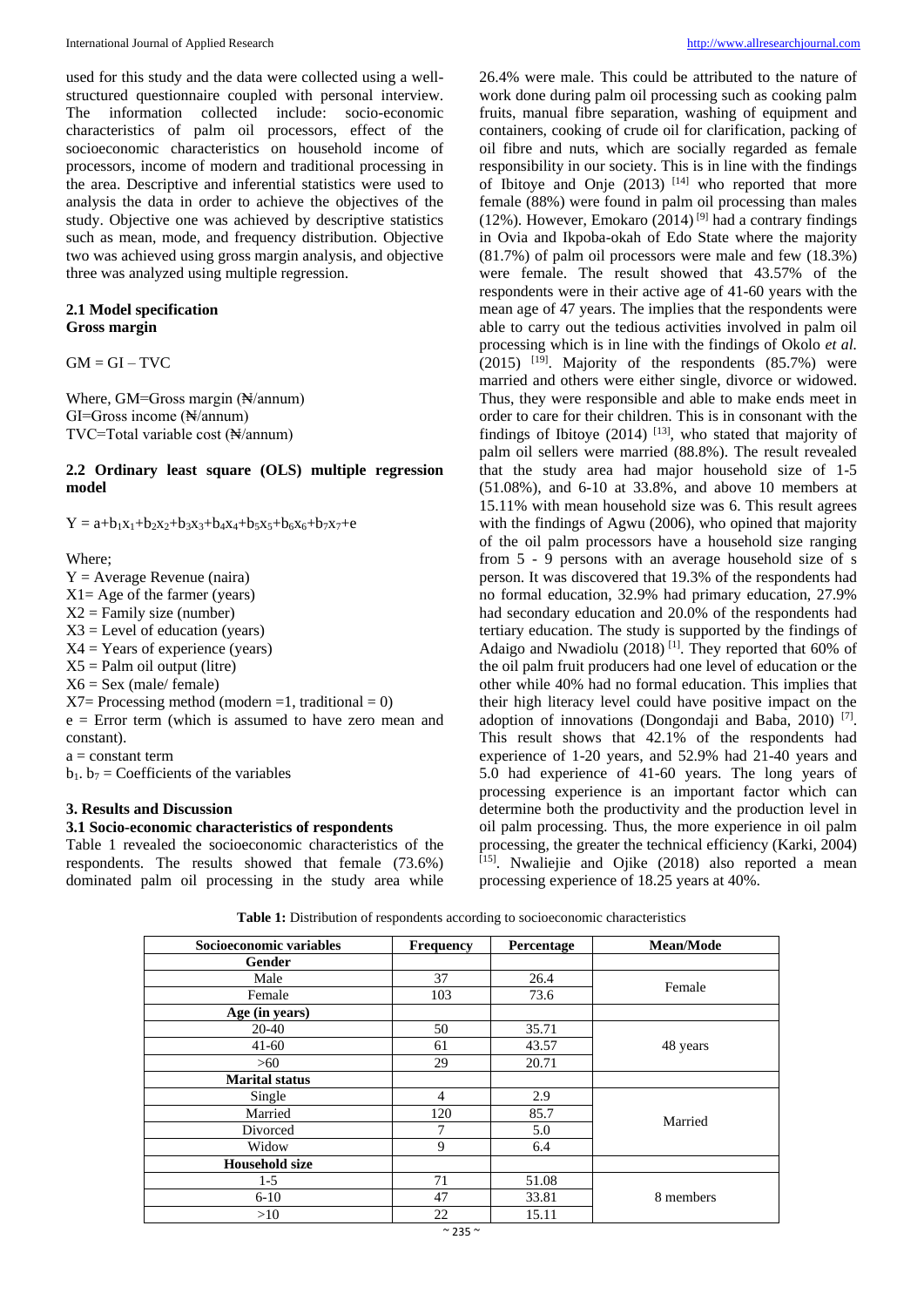| <b>Educational status</b>          |                |                  |                         |  |
|------------------------------------|----------------|------------------|-------------------------|--|
| No formal education                | 27             | 19.3             |                         |  |
| Primary education                  | 46             | 32.9             | Primary education       |  |
| Secondary education                | 39             | 27.9             |                         |  |
| Tertiary education                 | 28             | 20.0             |                         |  |
| Farming experience (in years)      |                |                  |                         |  |
| $1 - 20$                           | 59             | 42.1             |                         |  |
| 21-40                              | 74             | 52.9             | 23 years                |  |
| $41 - 60$                          | $\overline{7}$ | 5.0              |                         |  |
| Palm Oil output (liters)           |                |                  |                         |  |
| $1 - 50$                           | 50             | 35.7             |                         |  |
| 51-100                             | 16             | 11.4             |                         |  |
| 101-150                            | 5              | $\overline{3.6}$ | 15 litres               |  |
| 151-200                            | 14             | 10.0             |                         |  |
| >200                               | 55             | 39.3             |                         |  |
| Processing method                  |                |                  |                         |  |
| Modern                             | 100            | 71.4             |                         |  |
| Traditional                        | 40             | 28.6             | Modern                  |  |
| <b>Sources of labour</b>           |                |                  |                         |  |
| Family labour                      | 40             | 28.6             |                         |  |
| Hired labour                       | 30             | 21.4             |                         |  |
| <b>B</b> oth                       | 69             | 49.3             | Family and hired labour |  |
| Friends                            | 1              | 0.7              |                         |  |
| <b>Amount Generated Per Season</b> |                |                  |                         |  |
| $<$ 50000                          | 42             | 30               |                         |  |
| 51000-100000                       | 27             | 19.29            | 147746.5                |  |
| 101000-150000                      | 22             | 15.71            |                         |  |
| >150000                            | 49             | 35               |                         |  |

**Source:** Field Survey, 2018

#### **3.2 Effect of socioeconomic characteristics on the processors income**

Regression analysis showing the effect of socioeconomic characteristics on processors income is presented in Table 2.

| <b>Variables</b>        | Coefficient | standard error | t values   |
|-------------------------|-------------|----------------|------------|
| Constant                | $-9450.483$ | 4546.910       | $-2.078**$ |
| Palm oil output         | 0.970       | 0.337          | 2.877***   |
| Education               | 2539.240    | 529.843        | 4.792***   |
| Household size          | 1404.701    | 418.429        | $3.357***$ |
| Age                     | $-221$      | 1.057          | $-209$     |
| Gender                  | 1962.754    | 1888.398       | 1.039      |
| Processing experience   | 73.208      | 57.124         | 1.282      |
| Processing method       | 3161.510    | 1751.954       | 1.805*     |
| $\mathbb{R}^2$          | 0.757       |                |            |
| Adjusted $\mathbb{R}^2$ | 0.717       |                |            |
| F-ratio                 | 9.018***    |                |            |

**Table 2:** Effect of socioeconomic characteristics on processors' household income

**Source:** Field Survey, 2018

**Key:** \*,\*\* and \*\*\*= significance at 10%, 5%, and 1% respectively.

Table 2 showed the results of the regression analysis used to determine the effects of socioeconomic characteristics on processors income. The adjusted  $\mathbb{R}^2$  was 0.717 means that 71.7% of changes in household income of the oil palm processors can be explained by the independent variables included in this model and the remaining 28.3% could be embedded in other variables of interest which were not captured in the model specified.

Palm oil output has a coefficient of 0.97 which is significant statistically at 1% and has a positive relationship with the household income of the processors. This implies that the household income of the processors will increase by a magnitude of N0.97 as output increases by 1 unit. Probably because of change in the quantity of palm oil produced or

change in technology used. Educational status was found to have significant relationship with processors household income and was statistically significant at 1% and had a positive coefficient. The coefficient of 2539.240 implies that the household income of processors will increase by a magnitude of N2539.240 as the number of years spent in school increases by 1. Education plays an important role in palm oil processing operations since it will facilitate the adoption of innovations that will improve oil palm fruit processing. In line with this finding is Ibitoye and Onje  $(2013)$  [14] which revealed that number of years spent in school revealed a positive relationship in oil palm processing output but the relationship was not significant. Household size was found to be positively related with household income of oil palm fruit processors at 1% level of significance. The coefficient 230.834 implies that as household size increases by one person, there will be an increase in household income of oil palm fruit processors at magnitude of N230.834. This means that larger household size also aids the total labour supply of the processors household and thereby enhance their income generating ability. This implies that, family labour will continue to serve as an important component of labour in oil palm fruit processing. Processing method was positively signed and found to be significant at 10%, the estimated coefficient 3161.510 implies that every change in the processing method is accompanied with N 3,161:510k increase in the processors household income. Meaning that as the processors move toward the mechanized processing method, their income increases. This could be attributed to the efficiency in production method and the likelihood of more quantity of the output. This finding negates the result of Ibitoye and Onje  $(2013)$ <sup>[14]</sup> who reported that processing method has a negative relationship on palm oil output.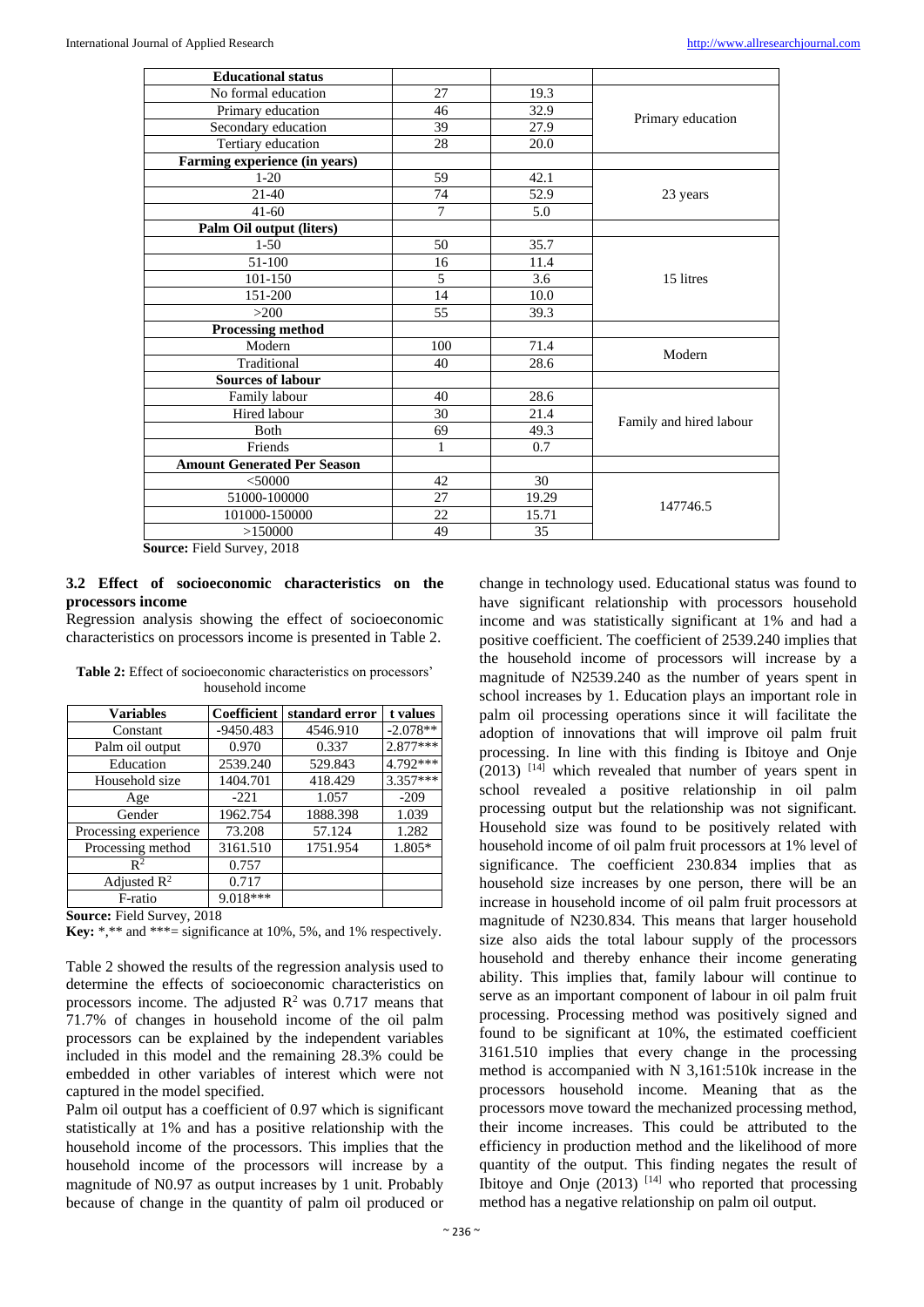#### **3.3 Income comparison among modern and traditional palm oil processors**

**Table 3:** Z-statistics showing income comparison of modern and traditional oil palm fruit processors

| <b>Variables</b>                  | <b>Observation</b> | Mean   | Std error | Std dev  | $95%$ conf. | Interval) |
|-----------------------------------|--------------------|--------|-----------|----------|-------------|-----------|
| Modern income                     | 100                | 159660 | 14697.84  | 146978.4 | 130852.8    | 188467.2  |
| Traditional income                | 40                 | 74700  | 11997.98  | 75881.9  | 51184.39    | 98215.61  |
| Difference                        |                    | 84960  | 18973.09  |          | 47773.43    | 122146.6  |
| <b>Source:</b> field survey, 2018 |                    |        |           |          |             |           |

z= 4.4779

Ho: diff= 0, ha: diff!  $= 0$ 

pr  $(|Z| > |z|) = 0.0000$ 

From table 4.3 above, the mean income from the mechanized method of processing is N156,990:00k while that of traditional method of processing isN74,700:00k. The difference in the mean of both modern and traditional processing method is calculated to be N84,960:00. This was statistically tested using z-test statistics with a value of Z=4.4779 which is statistically significant at 1%. This implies that the mean income difference is statistically significant which leads to the rejection of null hypothesis. Consequently, there is a significant difference in the income of the mechanized and traditional palm oil processors in the study area. This could be a function of output disparity among the modern and traditional processors. Though mechanized method is associated with high volume of output as seen in the income of the method. This is in line with Ukpabi (2004)<sup>[26]</sup> who stated that mechanized method of oil palm processing increases the quantity of palm oil available for consumption and trade. The traditional method is known for quality when compared with modern or mechanized processing method.

#### **4. Summary, Conclusion and Recommendations 4.2 Conclusion and Recommendation**

From the major findings, oil palm fruit processing in the study area is dominated mainly by women, there is a sharp adoption of mechanized method of oil palm fruit processing even though traditional method is not totally forgotten. Palm oil output, educational status, household size and processing method had statistical positive relationship with processors household income. Also, there is a significant difference (N84, 960) in the income of the modern and traditional processors. Oil palm fruit processing is a profitable venture in the study area although it is plagued by problems of high cost of processing machines, lack of contact to extension services, high cost of labour, and lack of infrastructure among others. Men should be encouraged to partake effectively in palm oil processing in the study area through the agencies of extension workers and other communication channels. The processors can pool their resources together to overcome financial constraints and government should also provide financial assistance to processors through loans. Good road networking and provision of other basic amenities will solve the problem of bad road, price instability and enhance ease of marketing of palm oil.

#### **5. References**

1. Adaigho D, Nwadiolu R. Adoption of Recommended Palm Oil Processing Technology in Isoko North Local Government Area, Delta State, Nigeria. Asian Journal of Agricultural Extension, Economics & Sociology*.* 2018; 24(1):1-8.

- 2. Aghaino SO. British Colonial Policies and the Oil Palm Industry in the Nigeria Delta Region of Nigeria*.* African Case Study: Palm Oil and Economic Development in Nigeria and Ghana, 1900-1960-2000.
- 3. Armstrong R, Palm oil. The Australian National University, URL*:* Retrieved, 1998-2013. From http://www.anu.edu.au/forestry/wood/nwfp/palmoil.htm l.
- 4. Ataga DO, Ilechie CO, Omoti U. Small-scale palm oil processing technology in Nigeria. Seminar paper presented to Burotrop-Afopda on Small and Medium Scale Palm and Coconut Technologies, Accra, Ghana, 1993.
- 5. Carrere R. Overview of the oil palm issues world rainforest movement, Uruguay. Retrieved*,* 2001*.* fromhttp://www.wrm.org.uy.plantations/material oilpalm4.html*.*
- 6. Carrere R. Oil palm in Africa: past, present and future scenarios. World Rainforest Movement. Bulletin, 2010, 14.
- 7. Dongondaji SD, Baba KM. Incomes distribution in large scale irrigation projects: A case study of dry season rice farmers at the Bicolor irrigation project, Zamfara state, Nigeria. Proceeding of the  $24<sup>th</sup>$  Annual National Conference of the Farm Management of Nigeria held at the Adamawa State University, 2010, 1- 50.
- 8. Ekine DI, Onu ME. Economics of small-scale palm oil processing in Ikwere and Etche Local Government Areas of Rivers State, Nigeria. Journal of Agriculture and Social Research (JASR). 2008; 8(2):150-158*.*
- 9. Emokaro CO, Ugbekile PC. Economic Analysis of Oil Palm Processing In Ovia North East and Ikpoba-Okha Local Government Areas of Edo State, Nigeria. Nigerian Journal of Agriculture, Food and Environment. 2014; 10(2):70-78.
- 10. Food, Agriculture Organization (FAO). Small-scale palm oil processing in Africa. FAO Agricultural Services Bulletin, 2004, 148.
- 11. Gunn P. Problem and prospect of small scale palm oil processing in Delta – State, Nigeria. Journal of Biology, Agriculture and Healthcare, 2014.
- 12. Ibekwe UC. Role of Women in Oil Palm Fruit Processing and Marketing in Imo State. Federal University of Technology, Owerri, Nigeria*.* Med well Journals. 2008; 4(2):101-109*.*
- 13. Ibitoye SJ. Economic Analysis of Palm Oil Marketing in Dekina Local Government Area of Kogi State, Nigeria. Asian Journal of Social Sciences, Arts and Humanities. 2014; 2(1):1-19.
- 14. Ibitoye Stephen J, Onje SO. Economic Analysis of Oil Palm Fruit Processing in Dekina Local Government